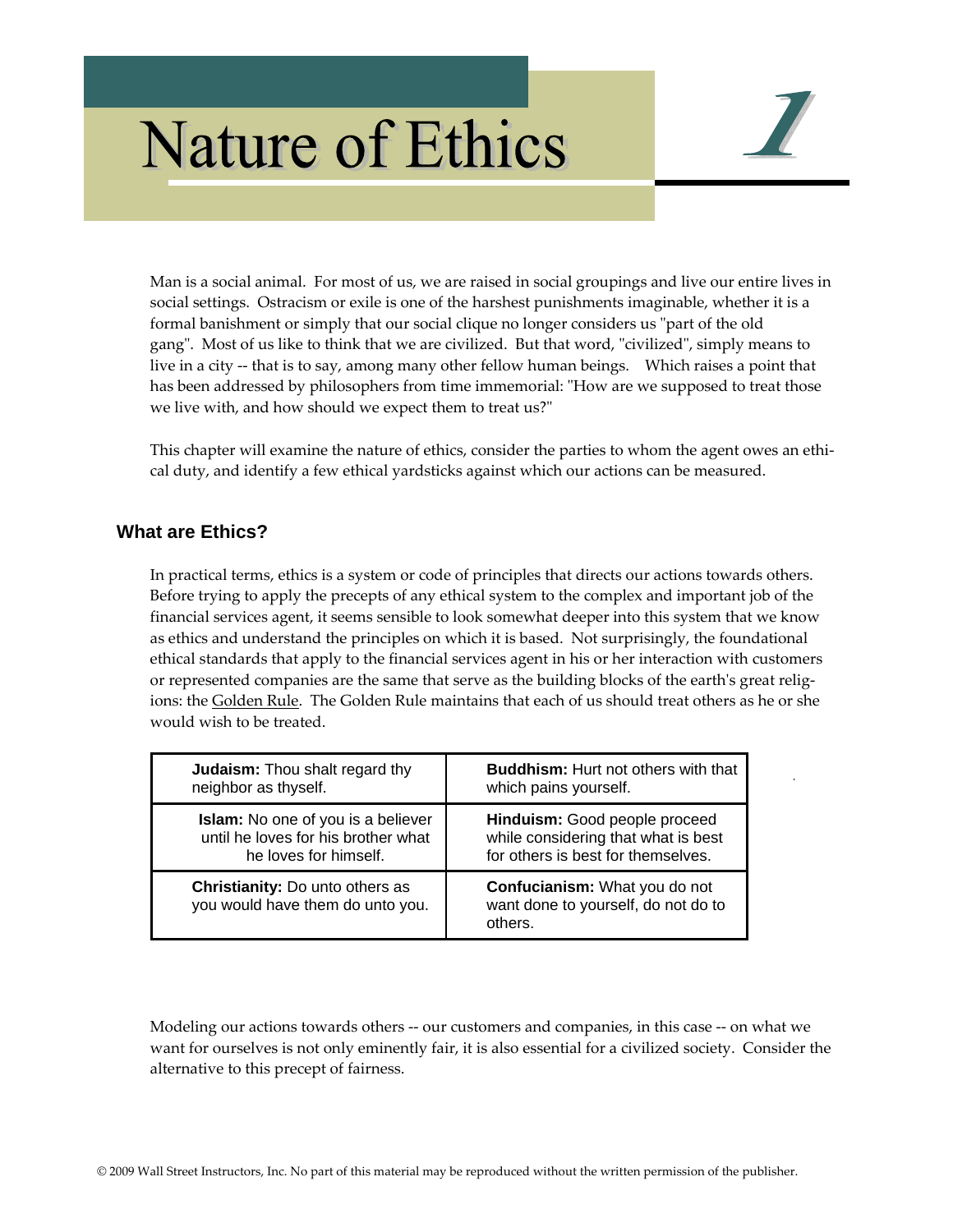In a society in which you were the only member, there would be little need for ethics. You would be the beneficiary of all of its goods as well as the bearer of all of its burdens; there would be nobody eager to share your goods, nor would you be expected to shoulder anyone else's burdens. It is the fact we don't exist alone -- and that goods exist in limited supply while burdens seem unlimited -- which makes a system of ethics essential. Limited goods must be distributed and burdens shared, and that means that we will disagree. The important question is how that disagreement should be resolved.

There are two fundamental means of dispute resolution: through the use of force and through the use of reason. Any other way is only a subset of these two.

If you use force to resolve a dispute ‐‐ by brandishing a weapon or making a threat, for example ‐‐ you may be able to carry the day, but at what cost? Your use of force has probably destroyed any possibility of an enduring relationship. The next time a similar dispute arises, your adversary may use a larger weapon, and the result may be different.

In addition to possible adverse outcomes that may arise from the use of force, we also risk the loss of positive relationships. Most of us value our relationships with others ‐‐ we are, after all, social animals ‐‐ so force isnʹt the answer.

However, if you choose to use reason instead of force to resolve disputes and, thereby, promote relationship, what principle is likely to be the most palatable to everyone? The answer, of course, is the Golden Rule: specifically, I will treat you in the way that I want you to treat me, and I want you to treat me as you would treat yourself.

Assuming that you have a healthy self‐image and, therefore, treat yourself well, the Golden Rule becomes the most rational method of dispute resolution. Taken to the next step, it is the very core of fairness and the fundamental element of professionalism. It is this fairness that is the basic char‐ acter of any viable system of ethics.

### **Ethics versus Compliance**

Ethical behavior is an internal mechanism -- as individuals we perceive "right and wrong" in a particular situation and act accordingly. Compliance, on the other hand, is "external". There are rules, promulgated by others, and we choose to comply with those rules or not. The rules may or may not reflect our perception of right and wrong -- but they represent a consensus of what society feels is "right" or "wrong".

So there is a major distinction between ethics and compliance. Simply following the rules does not make an action ethical -- at least that's the lesson of the Nuremberg trials following World War II. Nor is violation of an unjust law or rule necessarily unethical ‐‐ for example, Ghandiʹs march to the sea to evade the British salt tax, or Rosa Parks taking a seat at the front of the bus may have been illegal, but not necessarily unethical.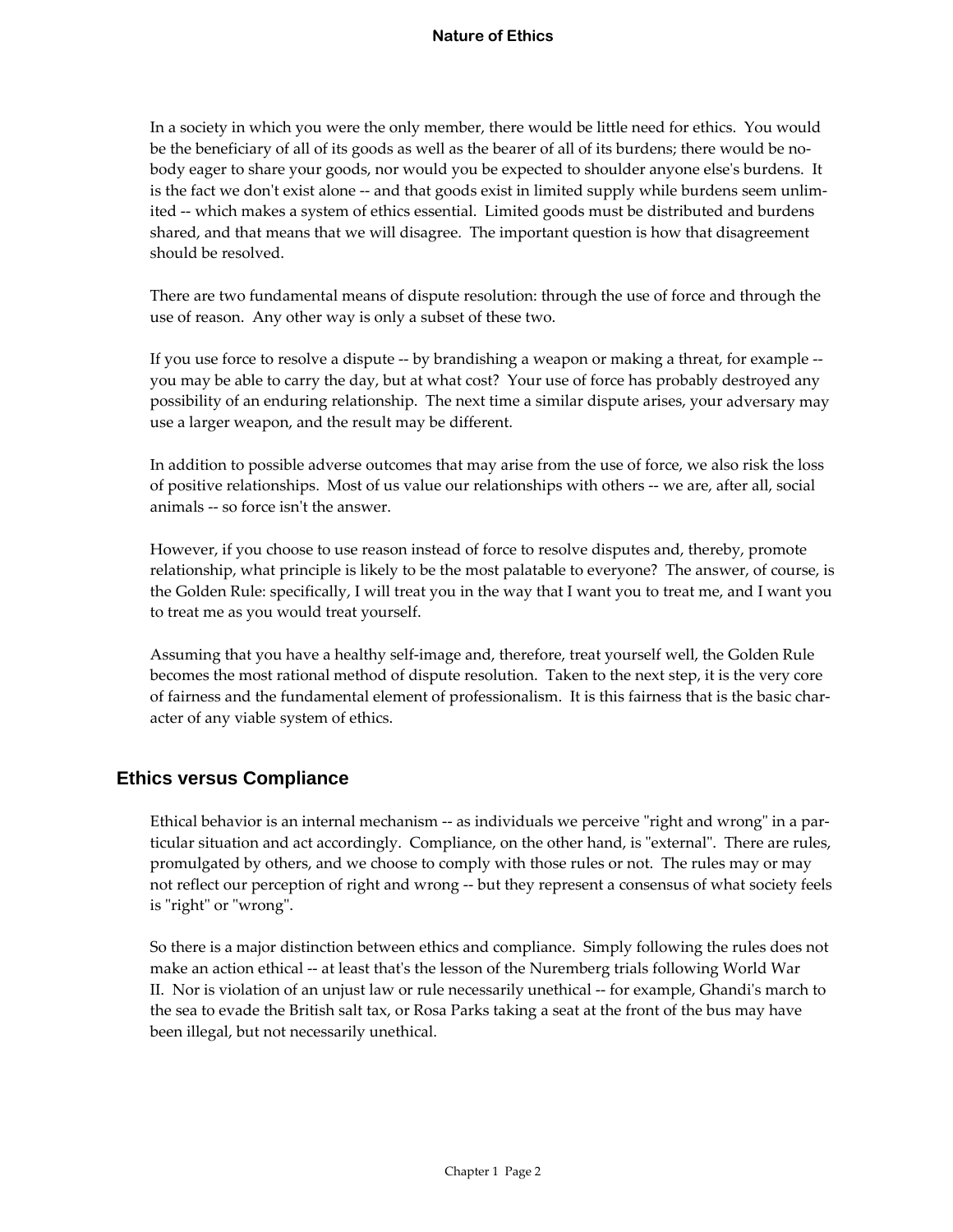When we talk about compliance, we are ideally talking about particular rules of conduct that are designed to promote the interests of all of the parties to a transaction. Although it is certainly possible to act in a compliant way without being ethical, there is a direct connection between the two concepts. If ethics, as the foundation of integrity and honesty, gives us optimum standards of conduct, compliance gives us minimum requirements of conduct. If ethics tells us what we ought to do, compliance dictates what we must do.

So, although compliance certainly has its basis in ethics, it is not the same thing. The person who acts ethically does the right thing; the person who is compliant stays out of the courtroom. Ethical or professional conduct beyond what is required by the law is optional with the individ‐ ual. Compliance is a legal requirement. Florida's laws and rules are discussed in the next chapter.

Agents make ethical decisions every day when they choose what sales tools and practices to em‐ ploy, the disclosures they chose to make or omit, how they interact with prospects, clients, insurers and fellow agents. Although avoiding unethical sales practices is certainly important, ethics in‐ cludes far more than just sales practices ‐‐ it extends to the agentʹs entire practice. One of the im‐ portant results of increased ethical awareness is a favorable change in the public perception of the insurance agent.

### **Professionalism**

Classically, there were only three professions: ministry, medicine, and law. What sets these occupations apart is a specialized knowledge, a "service before income" outlook, and a code of ethics. All three of these professions holds to a specific code of ethics, and members are almost universally required to swear some form of oath to uphold those ethics, thereby "professing" to a higher standard of accountability. Each of these professions also provides and requires extensive training in the meaning, value, and importance of its particular oath in the practice of that profession. Today, the term professional has expanded outside its classical boundaries to encompass accounting, edu‐ cation, architecture, military, nursing, engineering and financial services.

Every profession is composed of three components: a body of specialized knowledge, a "service" before income" outlook and a code of ethics. This ethical code is what governs the professional's actions and against which they are measured. This code of ethics imposes a price on the profes‐ sional. The consequence of being considered a professional -- as opposed to simply a seller of insurance policies -- is the greater potential liability imposed by the courts. If we recognize that achieving the status of professional results in our greater liability, we need to ask whether it is worth the greater liability. Not only is the label of professional worth being held to a higher ethical standard, it is essential to the financial well‐being of the agent.

There is no question but that competition is an economic fact of life. If you are able to make and sell something cheaper than your competition, you may have an ever-increasing share of the market. Although we often hear about the increased competition for the insurance dollar from banks, brokerage companies and other financial institutions, we hear much less about the competition from a source that is far more difficult to deal with -- the alternative distribution systems that insurers are experimenting with.